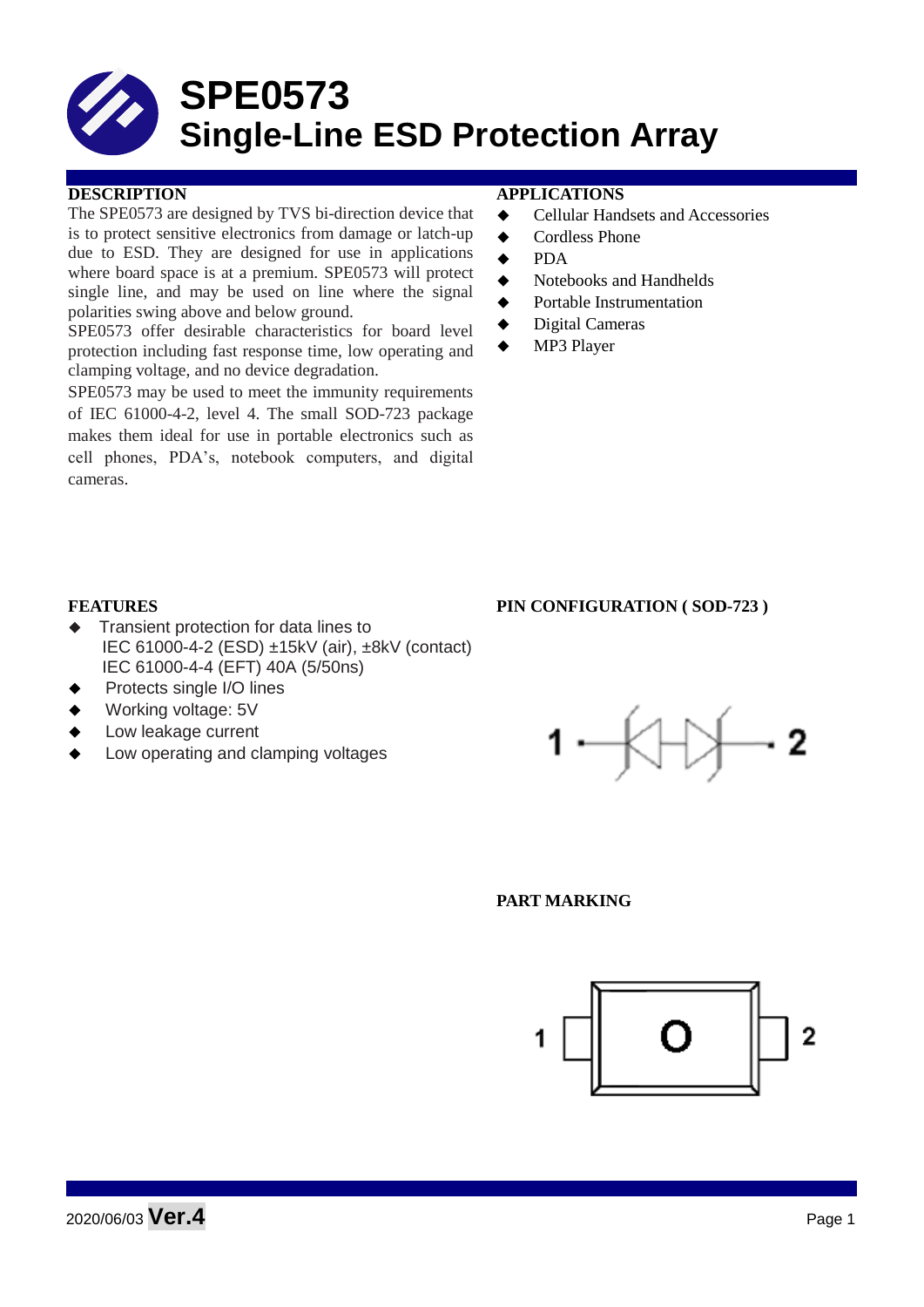

#### **ORDERING INFORMATION**

| <b>Part Number</b> | Package           | <b>Part Marking</b> |
|--------------------|-------------------|---------------------|
| SPE0573D72RGB      | SOD-723           |                     |
|                    | $\sim$<br>$- - -$ |                     |

※ SPE0573D72RGB : Tape Reel ; Pb – Free; Halogen – Free

### **ABSOULTE MAXIMUM RATINGS**

(TA=25℃ Unless otherwise noted)

| <b>Parameter</b>                                 | <b>Symbol</b> | <b>Typical</b> | Unit            |  |
|--------------------------------------------------|---------------|----------------|-----------------|--|
| Peak Pulse Power ( $tp = 8/20 \mu s$ )           | Ppk           | 250            | W               |  |
| Maximum Peak Pulse Current ( $tp = 8/20 \mu s$ ) | Ipp           |                | A               |  |
| ESD per IEC $61000 - 4 - 2$ (Air)                | Vpp           | ±15            | <b>KV</b>       |  |
| <b>ESD</b> per IEC $61000 - 4 - 2$ (Contact)     | Vpp           | $\pm 8$        | KV              |  |
| <b>Operating Junction Temperature</b>            | Tј            | $-55 \sim 125$ | $\rm ^{\circ}C$ |  |
| <b>Storage Temperature Range</b>                 | <b>TSTG</b>   | $-55 \sim 150$ | $\rm ^{\circ}C$ |  |
| Lead Soldering Temperature                       | Tī.           | 260 (10sec)    | $\rm ^{\circ}C$ |  |

# **ELECTRICAL CHARACTERISTICS**

(TA=25℃ Unless otherwise noted)

| <b>Parameter</b>                 | <b>Symbol</b>  | <b>Conditions</b>                                  | Min. | <b>Typ</b> | Max. | Unit         |
|----------------------------------|----------------|----------------------------------------------------|------|------------|------|--------------|
| Reverse Stand – Off<br>Voltage   | <b>VRWM</b>    |                                                    |      |            | 5    | V            |
| <b>Reverse Breakdown Voltage</b> | <b>VBR</b>     | It = $1mA$                                         | 6    |            |      | $\mathbf{V}$ |
| <b>Reverse Leakage Current</b>   | IR             | $V_{\text{RWM}} = 5V$ , T=25°C                     |      | 0.01       |      | μA           |
| <b>Reverse Leakage Current</b>   | IR             | $V_{\text{RWM}} = 3V$ , T=25°C                     |      | 0.01       | 0.5  | μA           |
| <b>Clamping Voltage</b>          | Vc             | Ipp = $1A$ , tp = $8/20 \mu s$                     |      |            | 11.5 | V            |
| <b>Clamping Voltage</b>          | Vc             | Ipp = 7A, tp = $8/20 \mu s$                        |      |            | 15   | $\mathbf{V}$ |
| <b>Junction Capacitance</b>      | C <sub>j</sub> | Between I/O Pin and GND<br>$V_R = 0V$ , $f = 1MHz$ |      |            | 3    | pF           |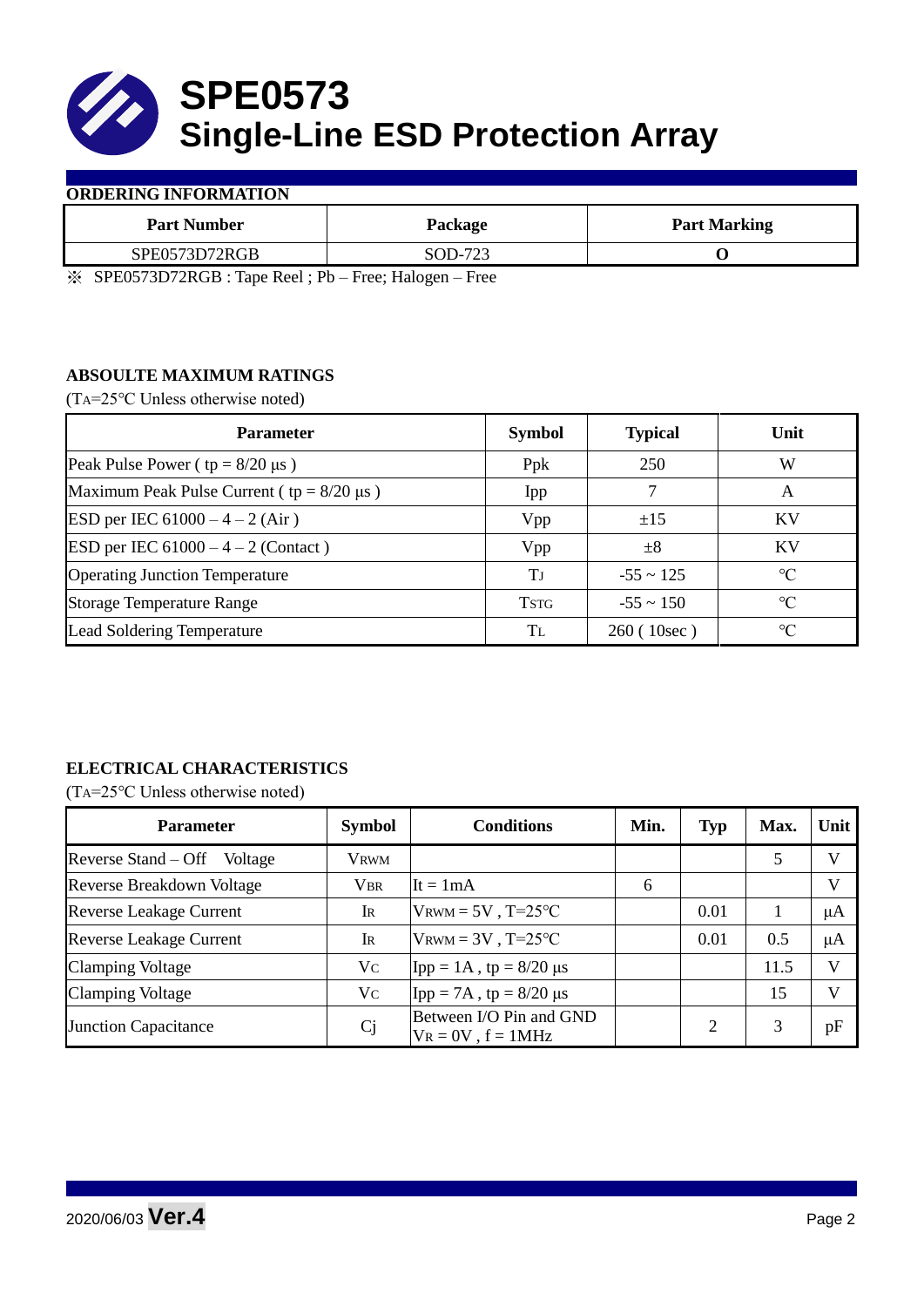

## **TYPICAL CHARACTERISTICS**

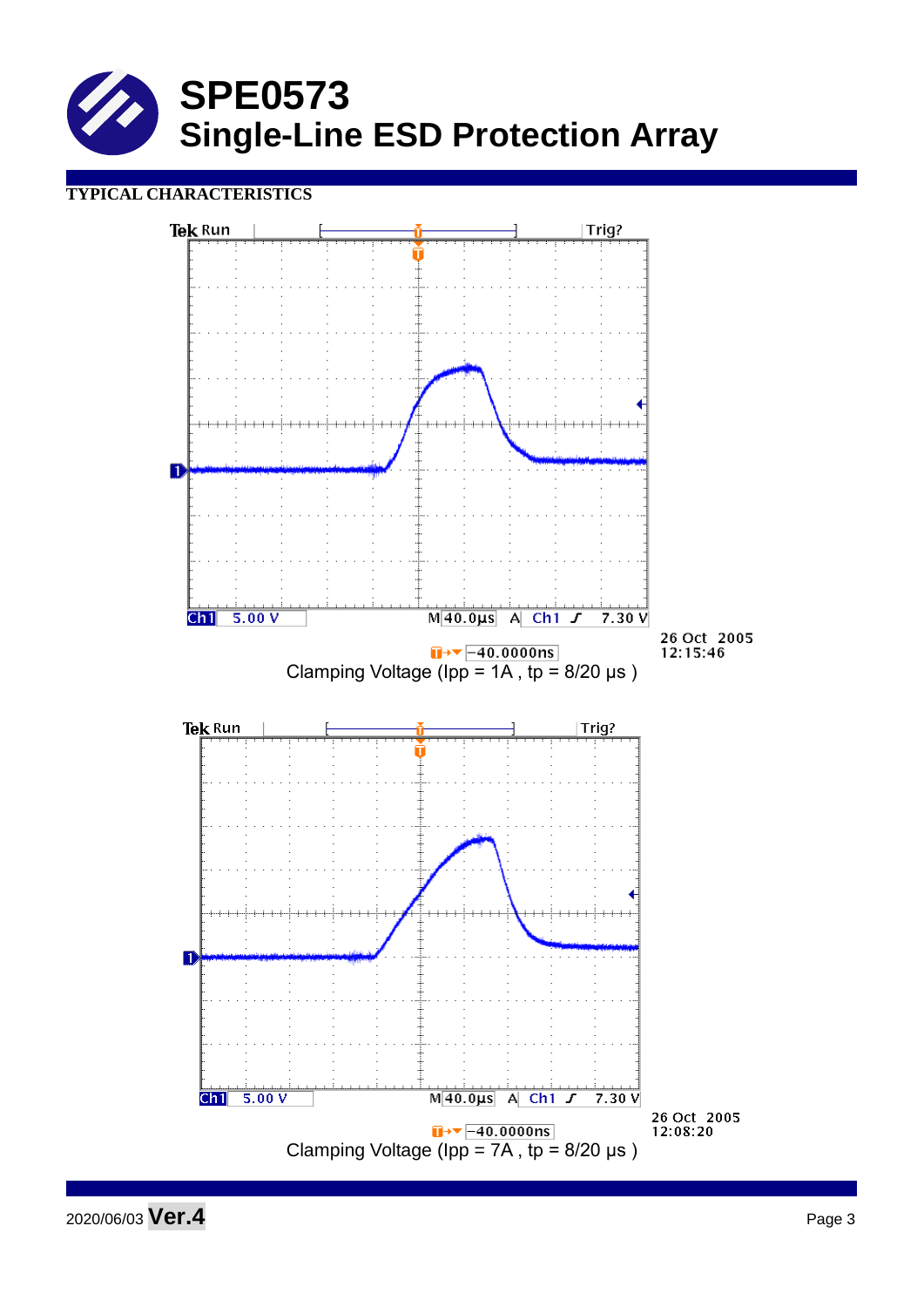# **SPE0573 Single-Line ESD Protection Array**

# **TYPICAL CHARACTERISTICS**





**Fig 1 : Junction Capacitance V.S Reverse Voltage Applied Fig 2 : Peak Plus Power V.S Exponential Plus Duration**



 **Initial Junction Temperature** 



**Fig 3 : Relative Variation of Peal Plus Power V.S Fig 4 : Forward Voltage Drop V.S Peak Forward Current**